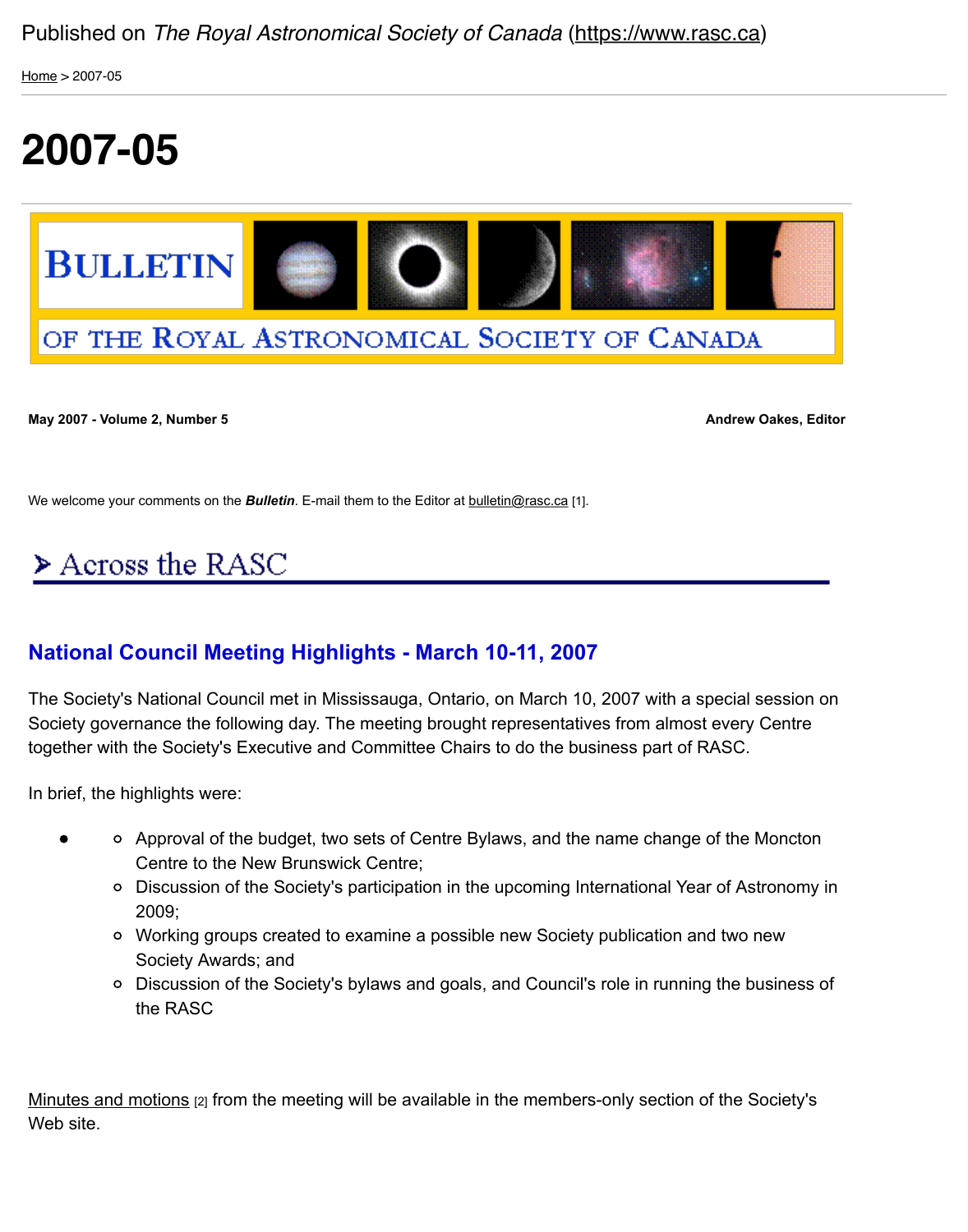# **General Assembly and Astronomy Roundup Calgary June 28 to July 2**

Join us in Calgary for the 2007 RASC General Assembly and Astronomy Roundup - a joint meeting of t RASC, AAVSO and ALPO, June 28 to July 2 in Calgary, Alberta. On-line registration is only available until **June 11**," after this date, only on-site registration will be offered and some optional items may not be available.

Guest speakers include **Ray Villard**, of the Space Telescope Science Institute, **Dr. Eric Donovan**, Principal Investigator of the Canadian component of the **THEMIS MIDEX** auroral imaging project and **Dr. Jaymie Matthews**, principal investigator on the MOST satellite. There are also over 35 contributed papers and posters from members of the three organizations.



Ray Villard For more information on speakers, optional workshops and tours, accommodations and meals, visit the Astronomy Roundup 2007 [4] Web site.

## **May Photo Exhibit Features RASC Members**

Ontario RASC members from Hamilton, Kitchener-Waterloo, Niagara, Ottawa and Toronto are featured in the tenth annual *CONTACT* photography festi[val. Twenty astro-images, selecte](http://calgary.rasc.ca/ar2007/)d by *SkyNews* Editor **Terence Dickinson**, are on display in the Great Hall of the Ontario Science Centre in Toronto until May 31. The astrophoto exhibit will officially open at a special meeting of RASC's Toronto Centre on **Wednesday, May 9** beginning at 7:00 p.m. Eighty-nine entries were received from RASC members from Belleville to London. For a list of the successful entrants, visit the Toronto Centre [5] website.

## **2007 Saskatchewan Star Party**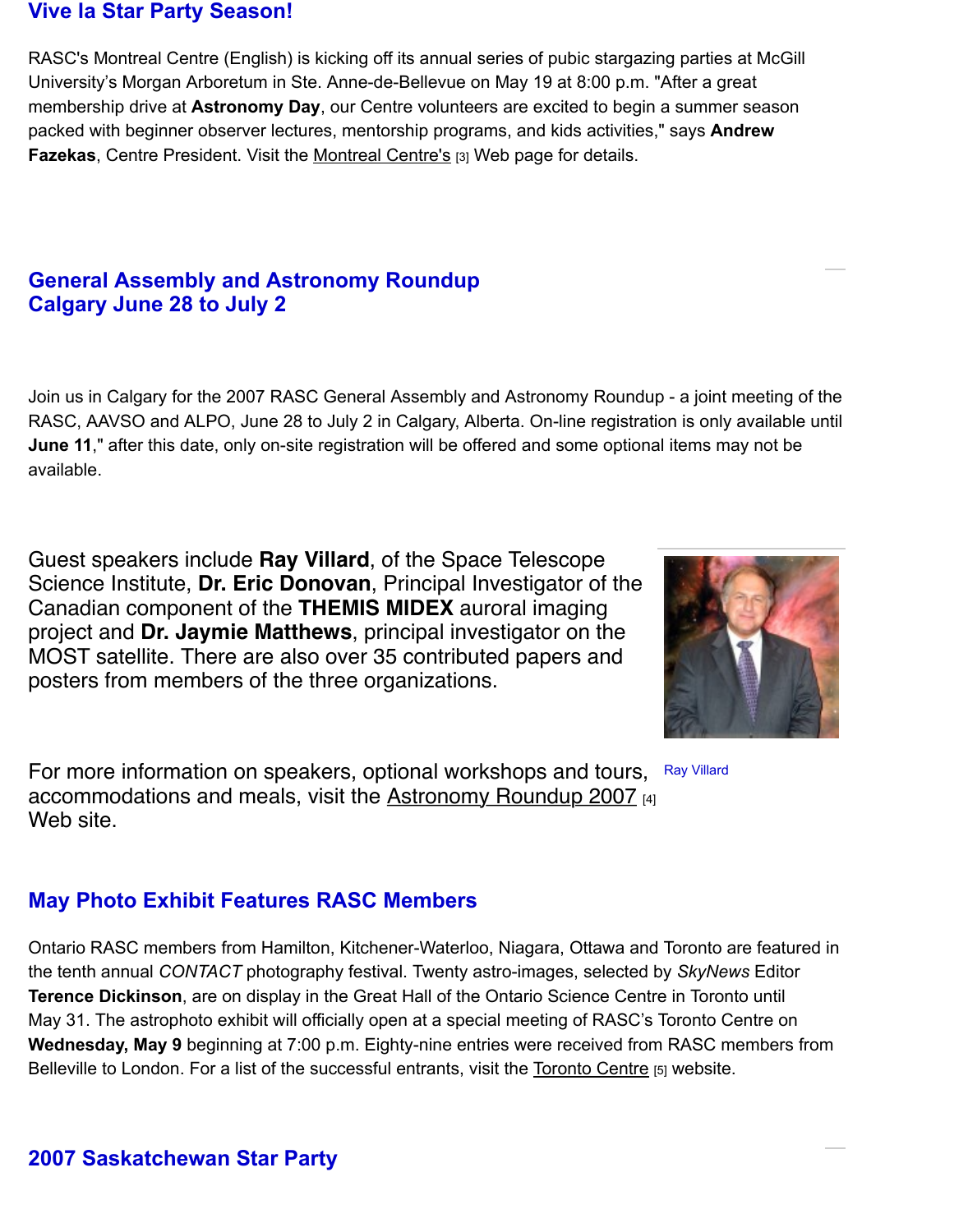## **Astrophotographers Anonymous**

The **Hamilton Centre's Annual Banquet** this year takes place on Saturday, May 26, 2007, 6:00 p.m. at the Paradiso Restaurant (Village Square), 2041 Pine Street, Burlington, Ontario. The featured speaker will be Steve Barnes (Hamilton Centre) with a talk titled Astrophotograph[ers Anonymous: Confe](http://www.usask.ca/rasc/starparty.html)ssions *an Astroimaging Addiction*. A published astrophotographer, Steve will explore his 15-year addiction to astrophotography through humour, stories and pictures. Visit their Web site [7] for details.

## **Astronomy Day 2007**

Several reports came through cyberspace about **Astronomy Day 2007** celebrated by RASC Centres across the country on April 21, 2007. Below are a few accounts th[at were sh](http://www.hamiltonrasc.ca/)ared with RASClist member The volunteer work was indeed phenomenal.

- **Victoria, BC:** "Although the weather didn't cooperate, Astronomy Day was still a great success here in Victoria!," wrote **Joe Carr**, President & Webmaster (Victoria Centre). "The inside exhibits at the Royal BC Museum during the day included: Ask an Astronomer boo Telescope viewing, Solar observing, Telescope making, Astro kids activities, Tour the Solar System, astrophotography, and live music inspired by the stars with June Bugg and the Ugly Brothers. For great photos and more details, see the Victoria Centre's [8] Web site.
	- **Kingston, ON:** "Well you can't have it all, a day of solar observing with no Sun spots," reported **Susan Gagnon**, (Kingston Centre). "However, we could see the Sun, and all day at that! The University Observatory Coordinator set up the Queen's Coronado (that's right and she does not lend it to just anyone!) and the solar prominences were fabulous ...
	- **Québec City, QC:** "Here in Québec City, the Astronomy Day was a big success," wrote **Stéphane Dumas**, President. "We held three activities during the day (observation of the Sun during the afternoon, a kiosk in an astronomy shop, a[nd a night of obse](http://victoria.rasc.ca/events/astronomy-day/)rvation). We estimate that over 140 people visited us during that day. A lot of people, especially during the night, were amazed to be able to see, for the first time, the Moon, Saturn and Venus through a telescope."
	- **Winnipeg, MB:** "Winnipeg had some cloudy skies during the day, but it miraculously cleared for 2 hours at 8:00 p.m.," wrote **Scott Young**, RASC National President. "The daytime activities had decent traffic, but the evening was quite because most of the rest of the city was cloudy! Despite the weather we had about 200 visitors down at The Forks to see the Moon and Saturn."
	- **Fredericton, NB:** "Today the weather gods were good to us! With highs of 20 and sunny skies we had six members set up at the local farmers market," reported **Paul Gray** (New Brunswick Centre - Fredericton Unit). "By 9 a.m. we had a continuous flow of people through our tables and scopes. A display of material included all the publications, many numerous free handouts, a laptop with a small supernovae search running ... In the end,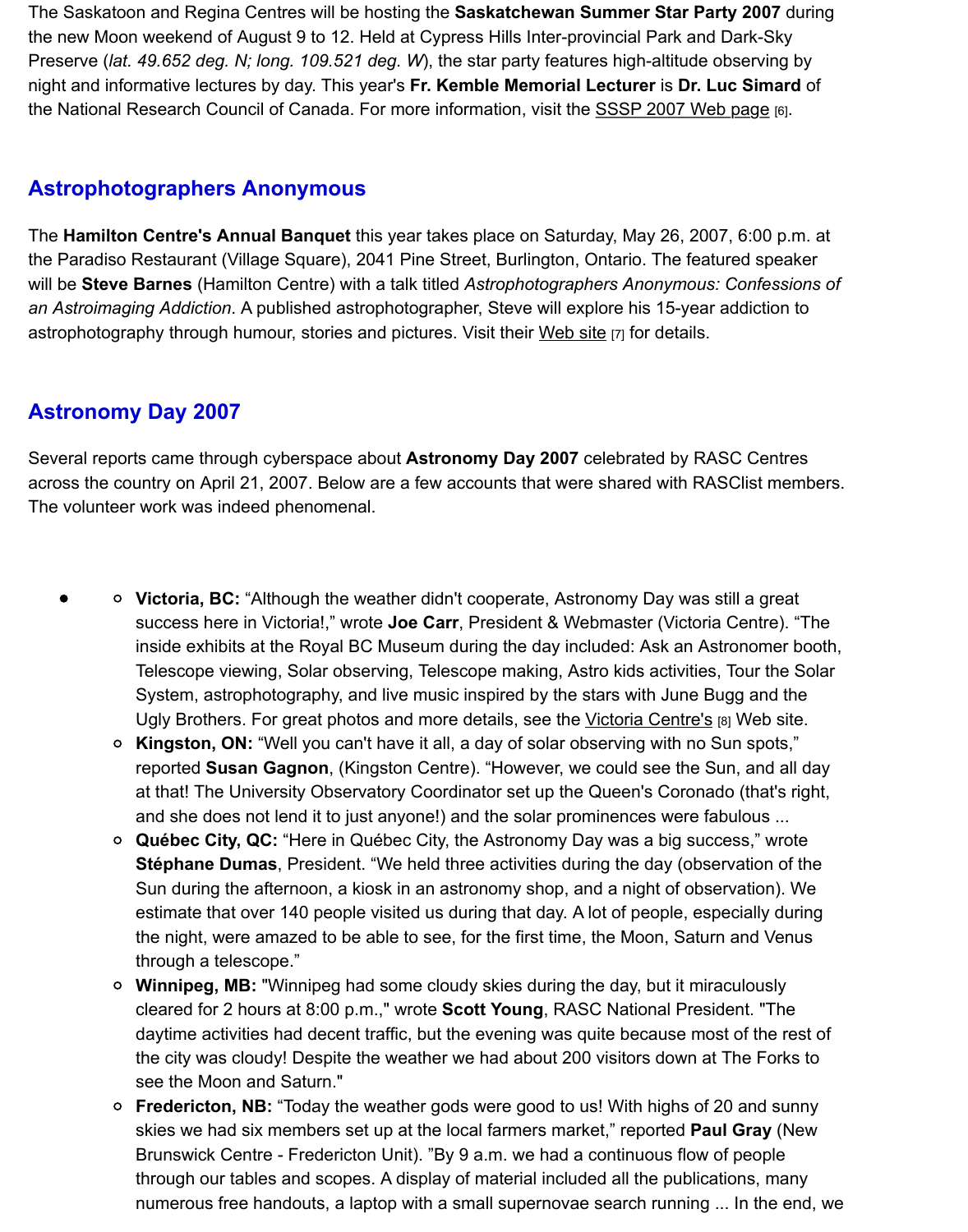# **Science and Evolution**

On April 26, 2007, the Ottawa Centre's Cou[ncil ratified a p](https://www.rasc.ca/news/astronomy-week-2007-dazzling-success)osition statement supporting evolution. The statement provoked lively debate on the RASC Centres email list. To read the statement, visit the Ottav Centre's Web page [10].

# $\triangleright$  Centre Spotlight

# **Charlo[ttetown](http://www.ottawa.rasc.ca/science/index.html) Centre**

The Charlottetown Centre meets on the campus of the University of Prince Edward Island (UPEI) in the K.C. Irving Chemistry Building Lecture Theatre. Their next gathering is on Sunday, May 20, 2007 at 7:00 p.m. There is also a public viewing event the day before on May 19 at the UPEI Observatory [11] atop the Memorial Building. The UPEI Physics Department and the Centre co-host the public telescope viewings on the third Saturday of each month, weather permitting.



The Charlottetown Centre [12], has been focused on promoting astronomy for almost two decades. Che out these three member Web sites: Dave Cunningham's Terra Rouge Observatory [13], Roger Vail [14] and Garth Arsenault [15]. You'll see some good photography -- aurorae, lunar craters, and other splendours of the Universe.

# $\triangleright$  Canadian Astronomy

# **[Fourth Rock](http://www.upei.ca/%7Earsenaul/) from the Sun**

The **Canadian Space Agency** (CSA) has selected five teams who will take their preliminary Mars mission concepts to the next planning stage. Proposals include a rover (by *MPB Communications*, Montréal), an orbiter (*Dalhousie University*, Halifax), a nanosatellite mapping mission (*University of Toronto*), a mission to learn more about Phobos, a Mars moon (Optech Inc., Toronto), and a radar satel for Mars geological study (*MDA*, Richmond, British Columbia).

The teams from Halifax, Montréal, Toronto (2) and Vancouver are entitled to a maximum of \$250,000 in funding. Twelve submissions were received as part of CSA's ongoing consultation with the scientific and industrial communities to help position Canada and Canadian expertise in future international missions Mars. For more details and links, check out the RASC eNews. [16]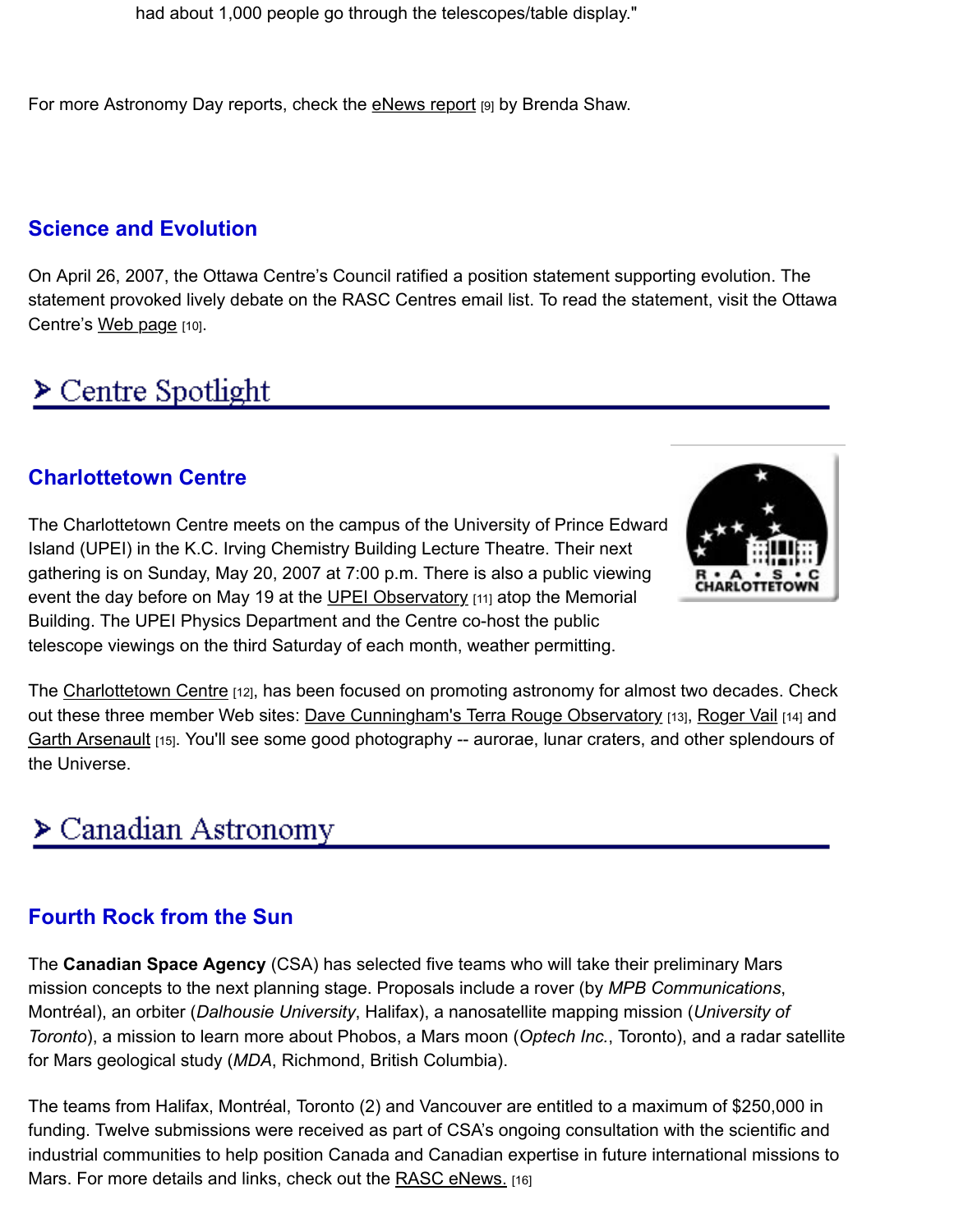study each polar region in winter and in summer. Data, information, science and outreach, are all important facets of IPY.

# $\triangleright$  The Sky this Month

# **May Galaxy Feast**

Canadian skies in May are a galaxy hunter's delight. "Stretching from the Bowl of Ursa Major all the way down to the highly populated grouping known as the Virgo cluster, literally hundreds of galaxies are available for your choosing," says **Gary Boyle** (Ottawa) in his The Sky This Month [18] column. Check your sky charts, make an observing plan, and track a few down!

# Dates to Remember

- **May 9, 2007** CONTACT [19] Astroimaging Exhi[bit Opening \(Toronto\)](https://www.rasc.ca/news/sky-month-may-2007)
	- **May 11, 2007** Kingston Centre's [20] monthly meeting at 7:30-10:00 p.m. Queen's University guest speaker – Dr. Terry Bridges *Extrasolar Planets: from Hot Jupiters to Earthlike Systems*
	- **May 12, 2007** Toronto Centre's *10th Annual Open House and Awards Picnic* [19] at their E.C. Carr Astronomical Observatory near Collingwood, ON.
	- **May 19, 2007** First night for Montreal (English) Centre's public stargazing parties the **Morgan Arbo[retum](http://rascto.ca/index.php)** in Ste. Anne-de-Bellevue, 8:00 p.m.
	- **May 20, 2007** - [Charlottetown Cen](http://kingston.rasc.ca/)tre's public viewing event at the UPEI Observatory [11]
	- **May 26, 2007** Hamilton Centre's Annual Banquet
	- **June 11, 2007** On-line registration ends for RASC General Assembly.
	- **June 28 July 1** RASC General Assembly [\[21\] hosted by the Calgary Centre](http://rascto.ca/index.php)
	- **August 9-12, 2007** Saskatoon and Regina Centres' Saskatchewan Summer Star Party 2007 [6]
	- **August 28, 2007** Total Lunar Eclipse (best in Western Canada)
	- **September 7-9, 2007** Toronto Centre's 10th Annual Algonquin A[dventure Star Party](http://www.upei.ca/%7Ephysics/) [19], Mew Lake Campground, Algonquin Park, ON

### **The Royal A[stronomical Society of Canada](http://www.usask.ca/rasc/starparty.html)**

136 Dupont Street, Toronto, ON M5R 1V2 CANADA Tel: 416-924-7973 Fax: 416-924-2911